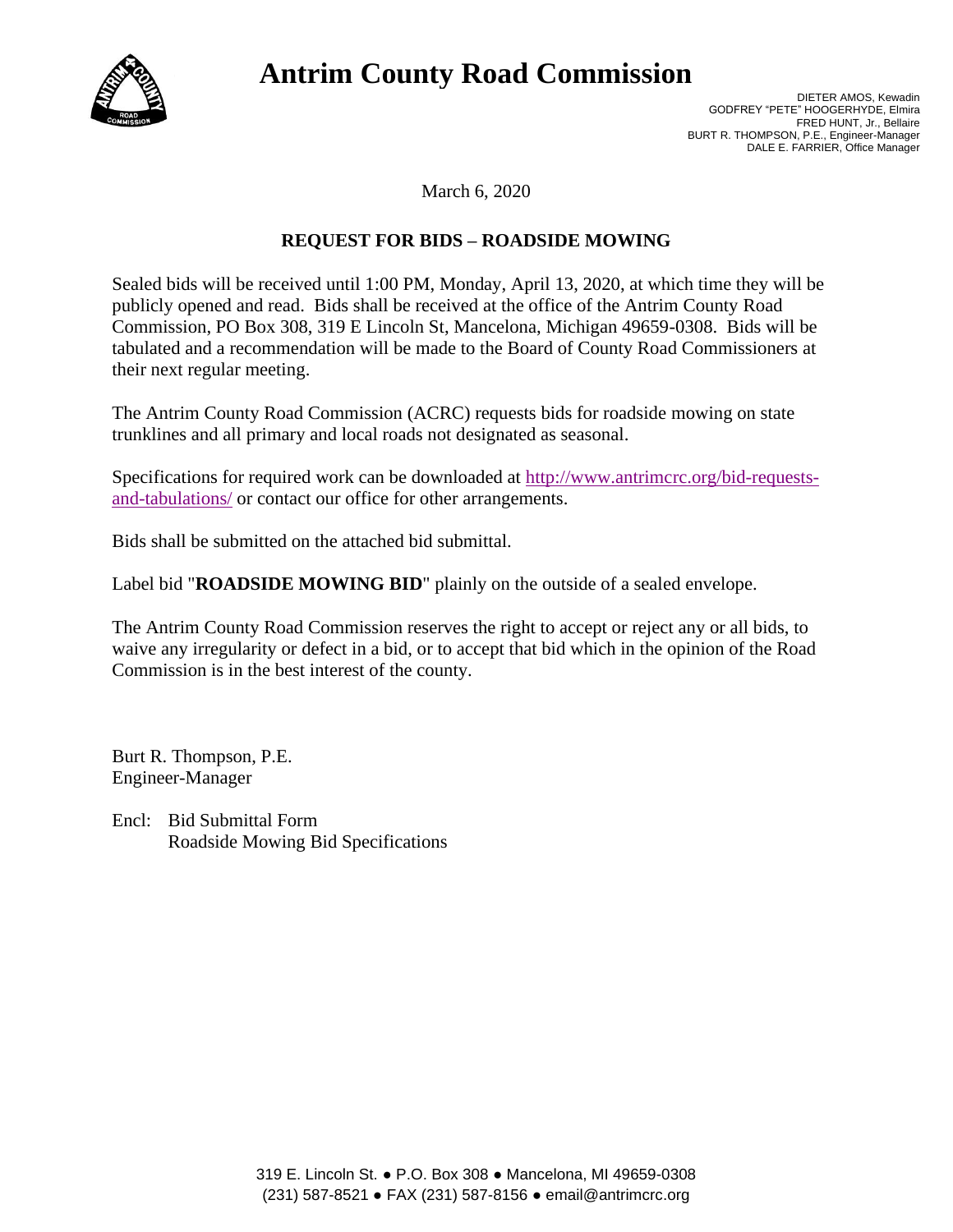# **Antrim County Road Commission**

# **2020 Mowing Bid Submittal**

# **Due: April 13, 2020, 1:00 PM**

| Mowing Single Width             |          | mile |
|---------------------------------|----------|------|
| Approximately 974 miles         | Total \$ |      |
| Mowing Double Width             | S        | mile |
| Approximately 130 miles         | Total \$ |      |
| <b>Grand Total for contract</b> |          |      |

### **ACKNOWLEDGMENT**

I acknowledge that I have thoroughly read all the pages of this document and that if awarded the bid, work will be done in full accordance with same.

| Company name    | Signature           |
|-----------------|---------------------|
| Printed name    | Title               |
| Mailing address | City, State and zip |
| Date            | Phone               |
| Cell phone      | Email               |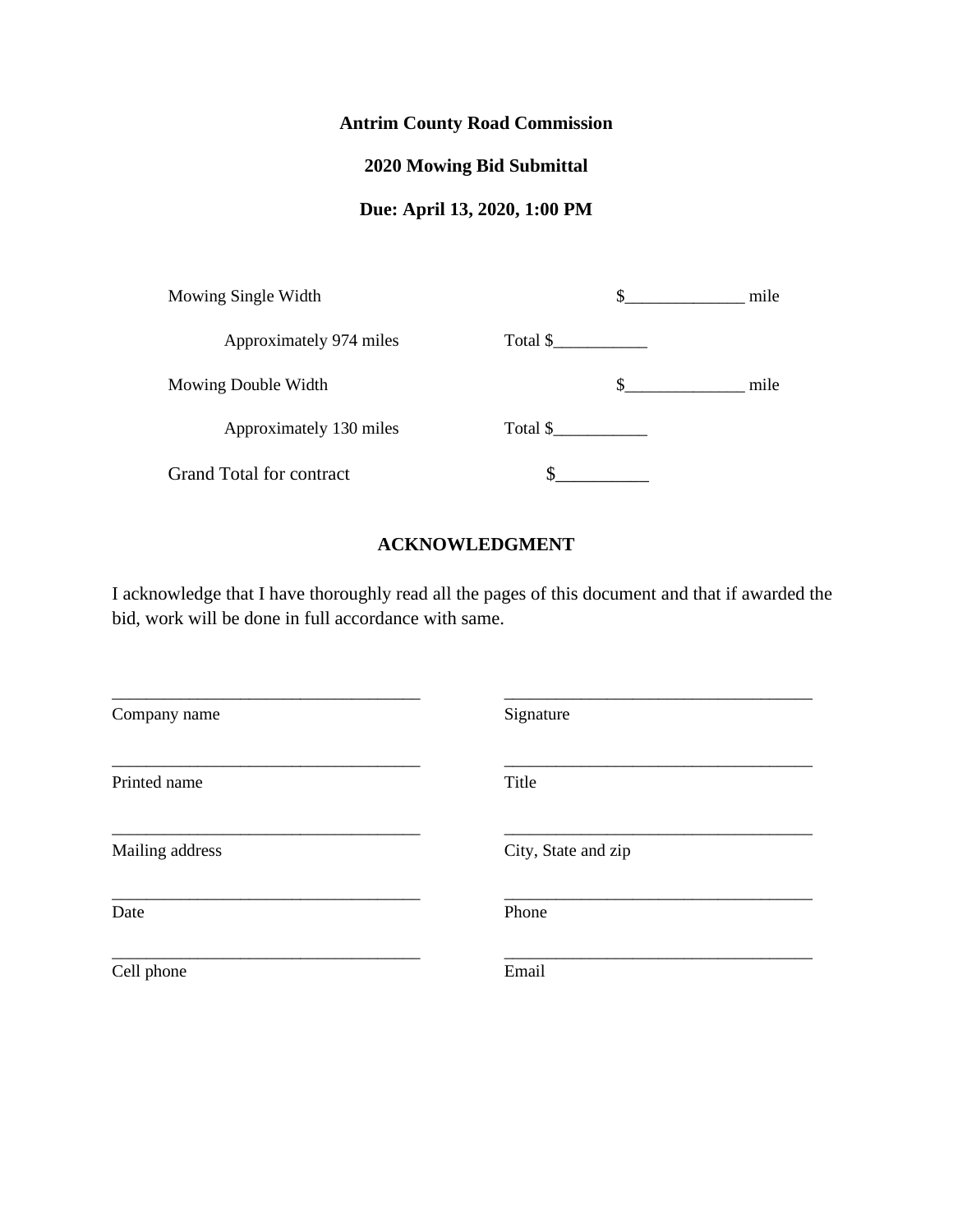# **Antrim County Road Commission Roadside Mowing Bid Specifications**

# General Description of Work Performed

The Antrim County Road Commission (ACRC) is considering to contract for roadside mowing services on state trunkline and county roads.

# Scope of Work

Specifications for this contract covers furnishing all labor, equipment, tools, and traffic control devices, as required, for the roadside mowing of specific roads throughout the county including certain clear vision areas.

## Insurance Requirements

Certificates of insurance with the following coverage and minimum limits must be on file with the ACRC before work begins.

| General Liability | \$2,000,000 each occurrence (Recommended) |
|-------------------|-------------------------------------------|
|                   | $$1,000,000$ each occurrence (Minimum)    |

In addition, the General Liability insurance shall be endorsed to add the Board as an "Additional Insured Party" on the policy. The endorsement should include the following language:

"The Board of County Road Commissioners of Antrim County, the Antrim County Road Commission and their officers, agents and employees, are named as additional insured parties as their interest may appear."

> 1. **Bodily Injury and Property Damage Other Than Automobile**. Unless otherwise specifically required by special provisions in the proposal, the minimum limits of property damage and bodily injury liability covering each contract shall be:

| Bodily Injury and Property Damage Liability: |  |
|----------------------------------------------|--|
|                                              |  |
|                                              |  |

2. **Bodily Injury Liability and Property Damage Liability Automobile.** Unless otherwise specifically required by special provision, the minimum limits of bodily injury liability and property damage liability shall be:

| <b>Bodily Injury Liability:</b> |  |
|---------------------------------|--|
|                                 |  |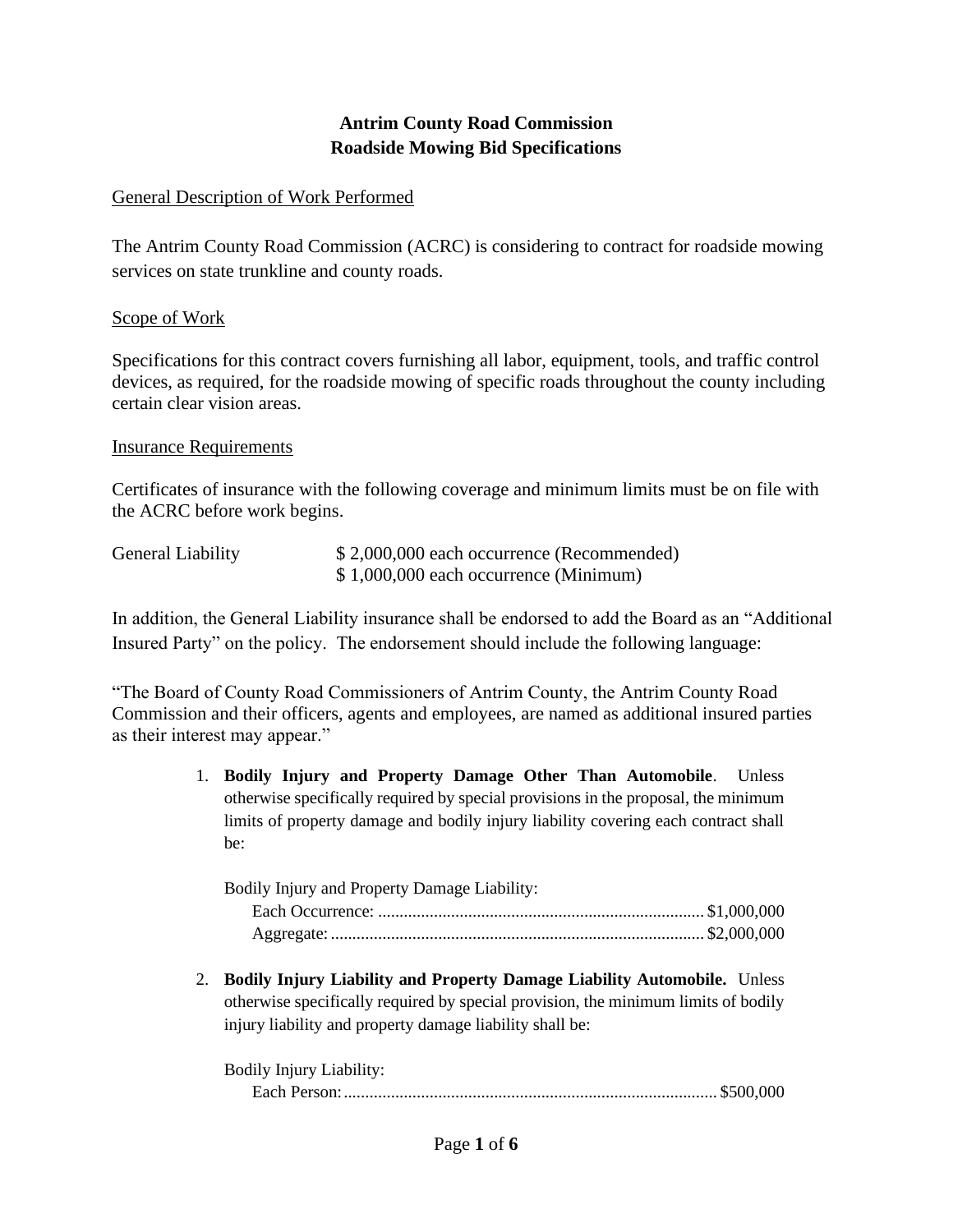| <b>Property Damage Liability:</b>                                      |  |
|------------------------------------------------------------------------|--|
|                                                                        |  |
| Combined Single Limit for Bodily Injury and property Damage Liability: |  |
|                                                                        |  |

## Term of Contract

This contract shall cover the mowing season of 2020. This contract may be extended for up to two (2) one (1) year periods upon written agreement of both parties.

#### Authorization to Start

The Contractor shall not start any work until the ACRC has provided written authorization to start.

#### Cancellation of Contract Provisions

The ACRC shall have the right to cancel the contract for non-performance/inadequate performance should an inspection by the designated representative reveal that the Contractor's performance and/or work results in any non-acceptable maintenance condition.

The designated representative at the time of the first circumstance shall call for a meeting with the Contractor to issue a written warning of possible contract termination should the condition continue. If the condition should repeat itself a second time, written notice of termination shall be sent.

Submission of bid will be construed as a conclusive presumption that the Contractor is thoroughly familiar with the bid requirements and specifications and that the Contractor understands and agrees to abide by each and all of the stipulations and requirements contained therein.

## Assignment Clause

The contract between the ACRC and the Contractor may not be assigned to a third party without the written consent of the ACRC.

## Discrimination Clause

The Contractor shall not discriminate against any employee or applicant for employment, to be employed in the performance of this Contract, with respect to his/her hire, tenure, terms, conditions, or privileges of employment, of any matter directly or indirectly related to employment because of his/her race, color, religion, national origin, or ancestry. Breach of this covenant may be regarded as a material breach of this Contract.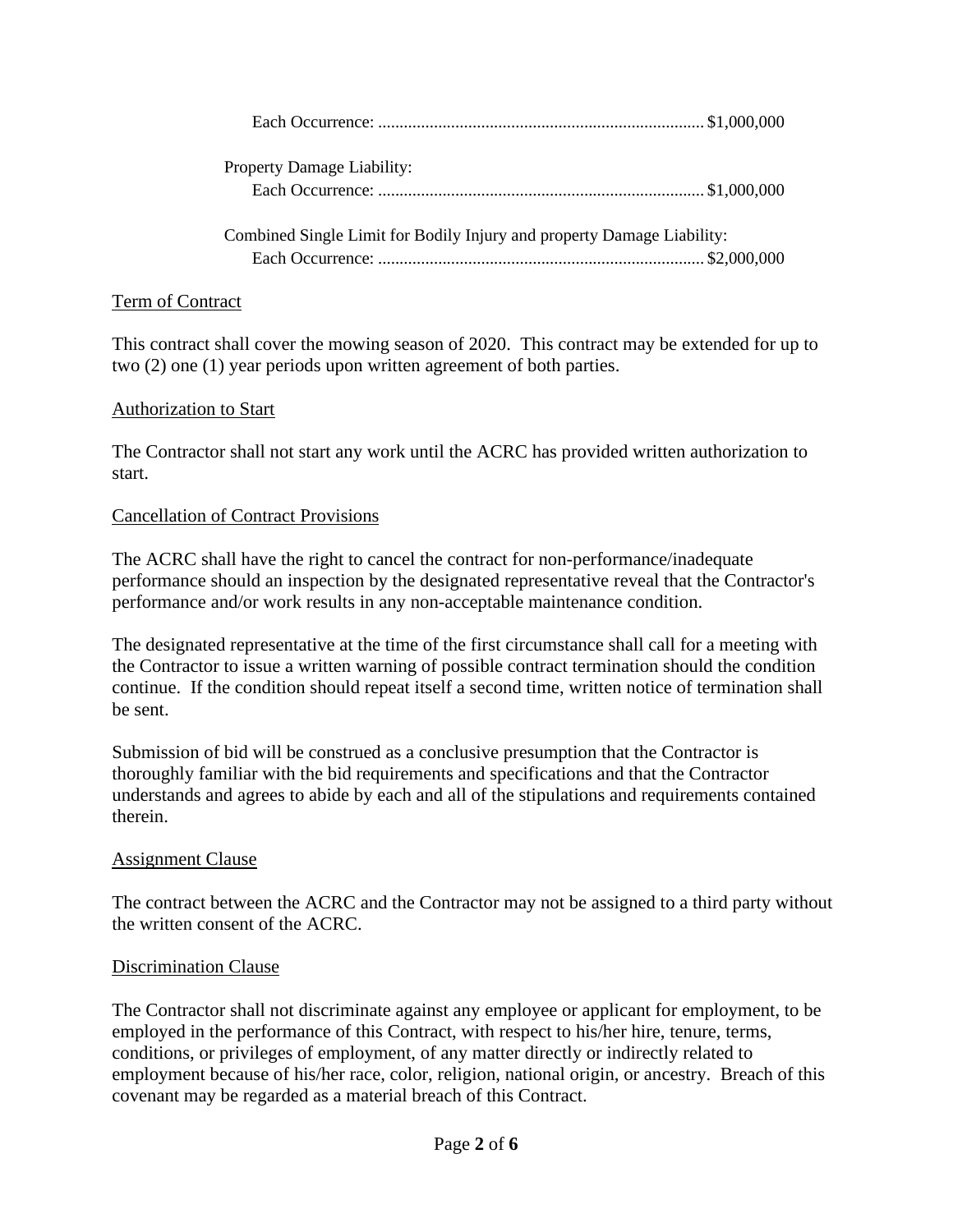# Contractor Equipment

Contractor shall provide all equipment necessary to accomplish the required mowing within the schedule listed. A minimum of two commercially available tractors each with a minimum of 55 horsepower at the power take off shall be provided.

Mower decks shall have all necessary guards in place so that debris does not get ejected from mower. All equipment shall have all required safety equipment as required by federal and/or state law, rules and regulations.

It shall be the responsibility of the Contractor to comply with all applicable requirements regarding the operation of a motor vehicle upon the public highway. The Contractor shall be responsible to maintain equipment in safe operating condition and any defective equipment shall be removed from service until proper repairs are made, after which the equipment may be returned to service.

Equipment shall be equipped with warning devices as required by the Michigan Motor Vehicle Code. At least one amber rotating/flashing light visible for 360 degrees shall be installed on all equipment.

Contractor's employees shall operate all equipment in compliance with all applicable State of Michigan statues and regulations including, but not limited to, the Motor Vehicle Code.

# Specific Requirements

The Contractor shall identify a primary contact person and provide their 24 hour contact number. The Contractor shall provide a secondary contact person and contact number.

The ACRC will furnish one, FM radio equipped with GPS location technology for each primary piece equipment the Contractor intends to use on a daily basis. Additional radios may be installed in back up equipment but the ACRC will not cover the cost of the radio or installation. Installation shall be performed by a company or technician authorized by the ACRC and shall be paid for by the Contractor. Radio equipment shall not be tampered with and shall be fully operational at all times the Contractor is performing work for the ACRC. Contractor is to return ACRC owned radios at the end of contract period. The Contractor shall be responsible for any damaged radio equipment. FM and GPS antennas may remain on the equipment for possible future use.

Contractor shall provide equipment that is capable and in good repair, and is found to be acceptable to the ACRC, to perform the work specified.

All equipment shall be available for ACRC inspection 14 days prior the start date of this contract.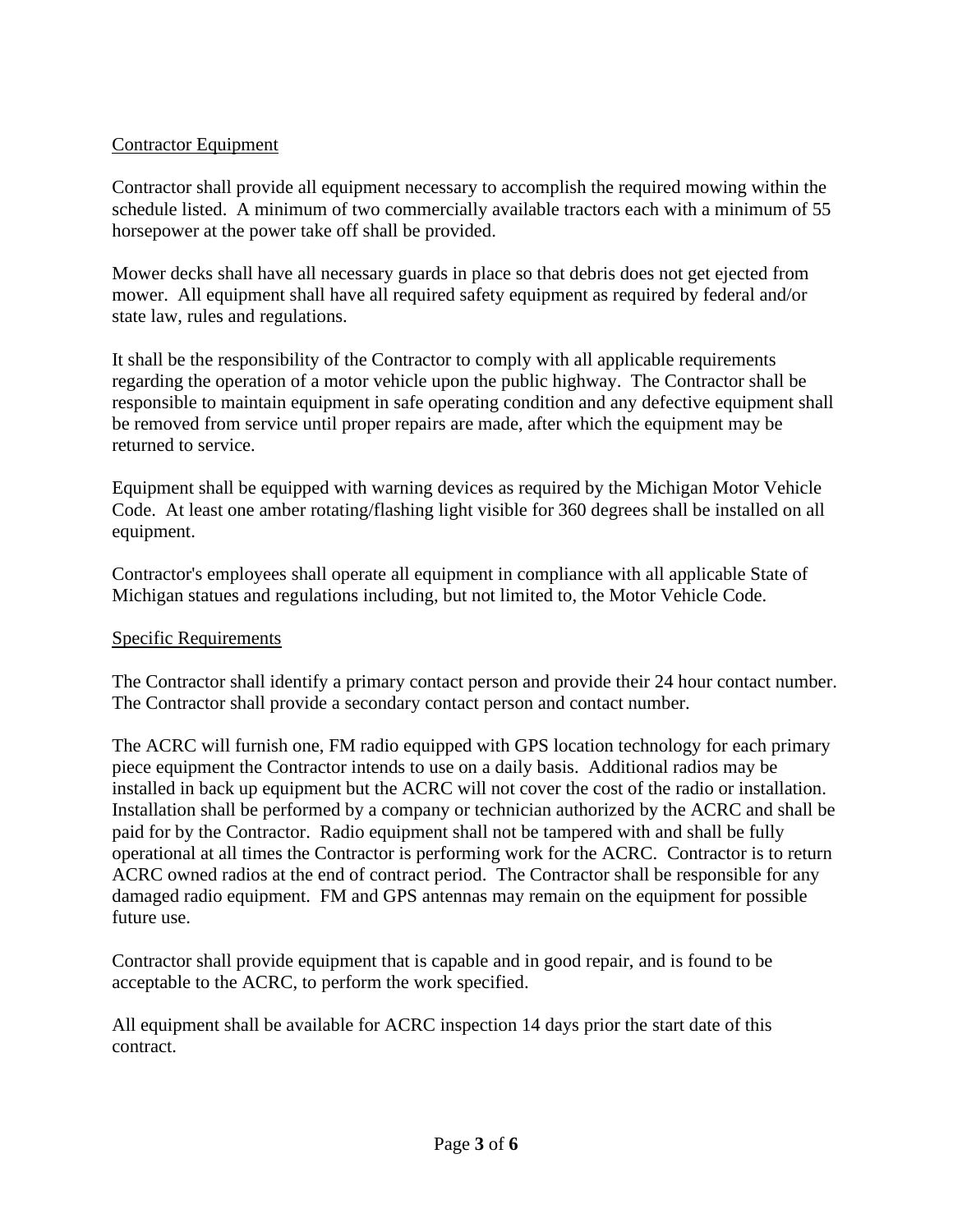Contractor shall insure that its employees are fully qualified and carry the required licenses, endorsements, etc., required to operate the equipment to be used.

Contractor shall provide all fuel, maintenance, repair parts, replacement cutting edges, fluids, lubricants, etc., necessary to the operation of its equipment.

The contractor shall provide weekly progress reports including a color coded map indicating dates each section of road was mowed.

Damage to public or private property shall be reported to the ACRC as soon as practicable. Contractor shall be responsible for the cost of all repairs and/or damage caused by the Contractor's operations to any ACRC infrastructure, equipment or any private property including, but not limited to, mailboxes, landscaping, culverts, public utility infrastructure, etc. Repairs shall be made immediately.

Mowing operations shall be conducted in a manner that will not create a hazard, nor hinder, restrict or impede traffic.

Payment for work performed may be withheld until satisfactory repairs are made. If the ACRC has to make repairs

# Mowing Requirements

Mowing shall be a minimum of 5' for a single pass and a minimum of 10' for a double pass both measured from the outside edge of the shoulder.

Guardrail sections shall be mowed in front of the guardrail only. Mowing under and behind the guardrail is not required.

Vegetation shall be cut 4" to 6" above the level ground. All vegetation and woody stemmed brush up to and 1" diameter shall be cut.

Clear vision areas will be specifically designated by the ACRC staff. These areas are to provide adequate sight distance at certain intersections on state trunklines.

Mow within 12" of all obstructions such as street signs, traffic control signs, delineators, guard posts, utility poles, etc. Contractor is responsible to damage to any obstructions.

Contractor shall be careful of litter which shall be removed before mowing. Any litter scattered by mowing shall be bagged and removed. All costs associated with litter removal and disposal are the responsibility of the Contractor.

Mowing shall be conducted during daylight hours only. No mowing will be allowed on weekends unless prior approval is obtained from the ACRC.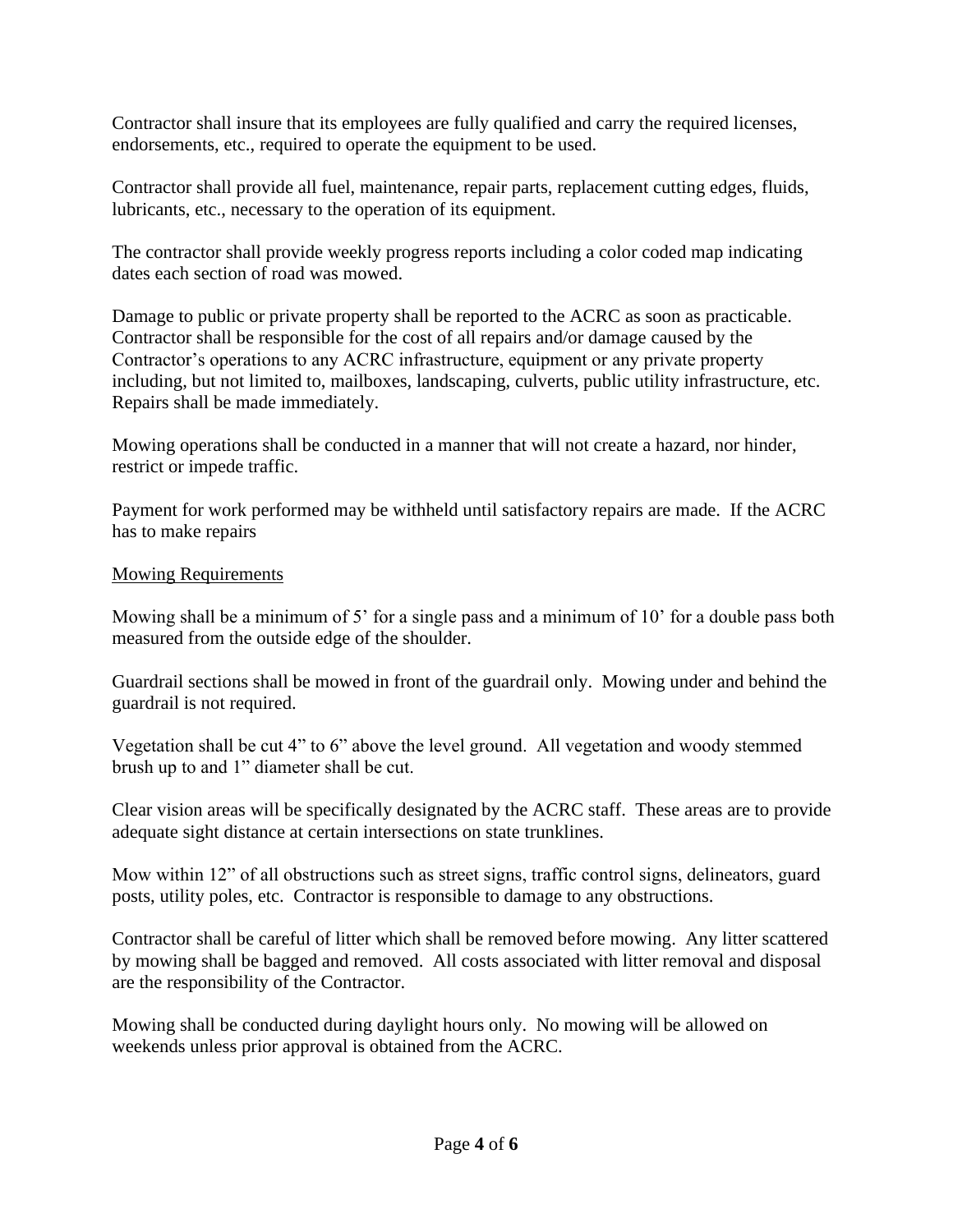On nights and weekends all equipment shall be parked in a safe manner well away from traffic and not on the outside of any curves.

# Pre-maintenance meeting

The contractor shall meet ACRC supervisors prior to the start of work to discuss work schedule, equipment to be used and hours of work. Contractor shall provide a progress schedule listing locations where mowing will occur and a schedule of miles to be mowed each day.

# Mowing Schedule

On the following state trunklines, M32, M66, M88, US 31 and US 131 (M32 West to south county line), and on the following county primary roads, C42, C38, 571, 593 (E Torch Lake Dr from county line to 618), 618 and Comfort Road, mowing shall not begin before June 15, 2020 and must be completed by July 2, 2020. These shall be double width.

Clear vision areas on state trunklines shall be mowed as they are approached during routine roadside mowing. There are 6 areas on M32, 4 on M66, 20 on M88, 18 on US 31 and 20 on US 131 for a total of 68 areas with a total estimated acreage of 21.3. Payment for mowing clear vision area shall be included in the unit price for double width mowing.

On all other county primary and local roads, excluding all seasonal roads, mowing shall begin on or after July 6, 2020 and must be completed by September 3, 2020. These shall be single width.

Seasonal roads will not be mowed.

Estimated miles for Single Width: 674 centerline miles Estimated miles for Double Width: 130 centerline miles

Mowing within incorporated village limits is not required and is excluded from these mileage estimates.

These quantities are estimates only and payment will be made on actual miles mowed.

## Payment for Services

Invoices will be paid within 30 days of receipt.

## Bidding requirements

Bidder shall submit a bid on the attached bid submittal form.

Bidder shall include with the bid submittal a list of equipment with all pertinent information including year, make, model, special equipment attached, etc., that it intends to use for this contract.